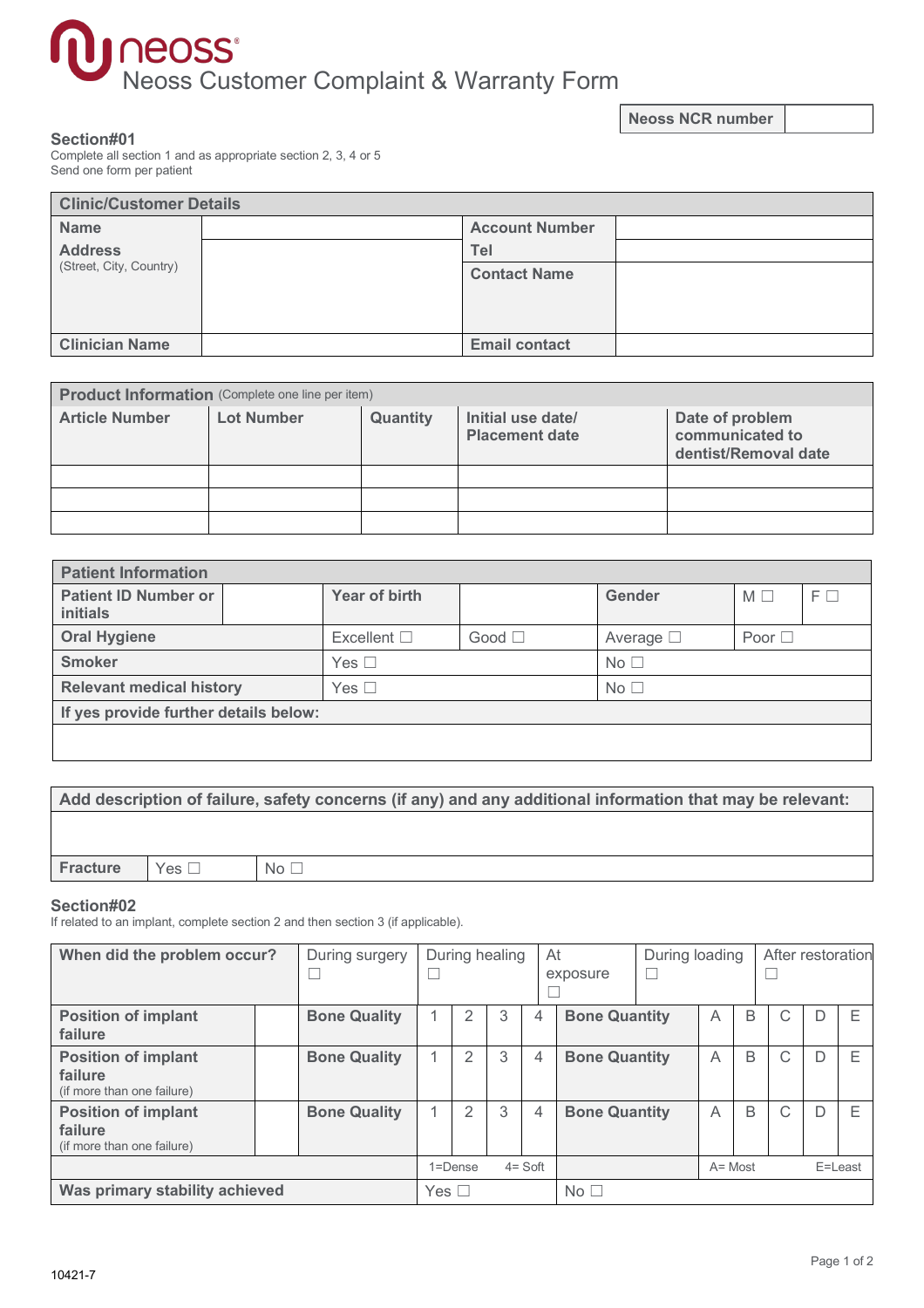# neoss Customer Complaint & Warranty Form

**Neoss NCR number**

### **Section#03**

If related to Prosthesis **ONLY** complete the below section.

| <b>Type</b>         | Partial bridge $\square$<br>Single crown $\Box$ |  |  | Full arch bridge $\square$ |  | Overdenture $\square$ |
|---------------------|-------------------------------------------------|--|--|----------------------------|--|-----------------------|
|                     | Temporary $\square$                             |  |  | Permanent $\square$        |  |                       |
| How was it retained | Screw retained $\square$                        |  |  | Cement retained $\square$  |  | Unknown $\square$     |
| <b>Ratchet used</b> | Yes $\Box$                                      |  |  | Torque (Ncm)               |  | No <sub>1</sub>       |

## **Section#04**

If related to an instrument, complete the below section **ONLY**.

| Number of<br><b>uses</b> | $-1 - 1$ | --<br>$\overline{\phantom{a}}$ | $10 +$<br>— |
|--------------------------|----------|--------------------------------|-------------|
|                          |          |                                |             |

## **Section#05**

If related to a membrane, complete the below section **ONLY**.

| How was it retained<br><b>MAINS</b><br>$\sim$<br>つし<br>◡ | aoko<br>auno |
|----------------------------------------------------------|--------------|
|----------------------------------------------------------|--------------|

| <b>Signature</b> | <b>Date</b> |
|------------------|-------------|
|                  |             |

NOTE#01: Please sterilize ALL items in a sealed pouch/packet which when returned will show proof of sterility. If sterilizing an implant, remove from glass ampule/container prior to sterilization! Do not return any implant in the glass ampule/container.

NOTE#02: Please use a padded pouch to return items to avoid damage.

Please return pages 1 and 2 of the completed form and product, ito the address listed on page 3 of this form.

| <b>Neoss Internal Use Only</b>                                                          |  |                           |  |  |  |  |  |  |
|-----------------------------------------------------------------------------------------|--|---------------------------|--|--|--|--|--|--|
| <b>Warranty Request</b>                                                                 |  | <b>Customer Complaint</b> |  |  |  |  |  |  |
| Assign date the complaint/warranty form was received from customer                      |  |                           |  |  |  |  |  |  |
| Assign date all required information was received                                       |  |                           |  |  |  |  |  |  |
| Has the customer received replacement items and are there any further issues to report? |  |                           |  |  |  |  |  |  |
| <b>Signature</b>                                                                        |  |                           |  |  |  |  |  |  |
|                                                                                         |  |                           |  |  |  |  |  |  |
|                                                                                         |  |                           |  |  |  |  |  |  |